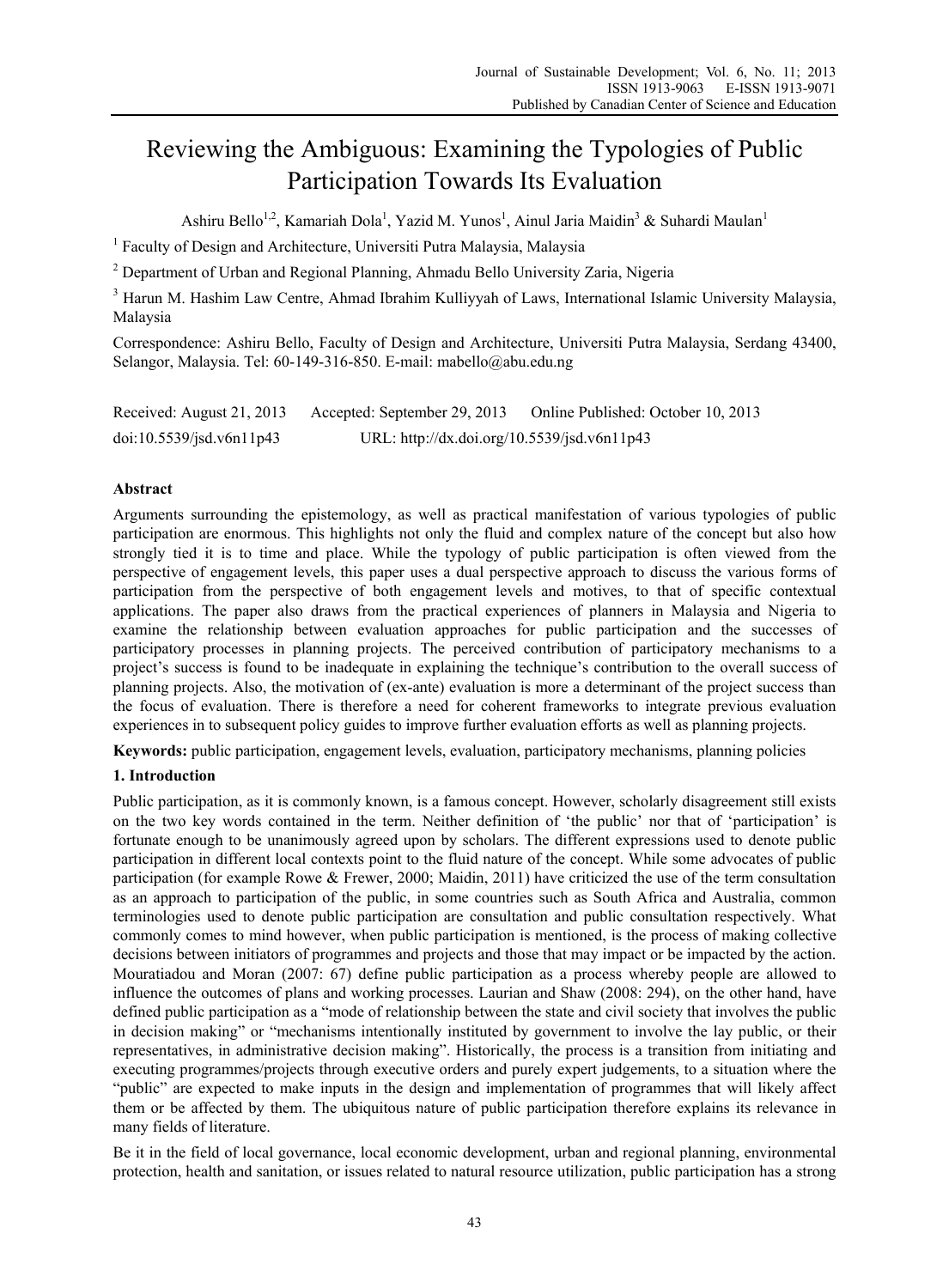political affiliation which ties it to decision making. According to Brodie et al. (2009), citizens who volunteer to participate in community issues (regardless of their motivation) must be prepared to face some sort of collective decision making challenges. Participation involves deciding on alternatives and making choices between them. Whether or not the process reflects conventional democratic principles, the decision that is finally taken by a focus group, citizen jury, or a planning cell is supposedly in the interest of the wider community. The aim in any case is to implement the best (agreed upon) alternatives and provide a balance between individual and public interests. In a nut shell, the implication of participation motives is generally the same across the different fields in which it is applied.

Although the confusion which previous scholars experienced when characterizing public participation is still evident in contemporary debates (such as Arnstein, 1969; Healy, 2009), and that sceptics have also cautioned the unrealistic rosy promises of participation (for example, in Brody, 2003) and the consequences of over-participation (Parkins & Mitchell, 2005; Caves, 2012), some agreement does exist among scholars concerning the potential positive outcomes of meaningful engagement. Smith (2003) summarized the need for public participation to include (but not be limited to) the following:

\*Enhance effectiveness

- \*Resolve conflicts
- \*Increase fiscal responsibility: establish priorities and find partners
- \*Enhance public knowledge, understanding, and awareness
- \*Meet legal and policy requirements
- \*International and local agreements:
	- -Principle 10 of the Rio declaration on environment and development
	- -The E.U's Aarhus convention of 1993 and the  $6<sup>th</sup>$  environment action programme of 2002
	- -Europe's Water Framework Directive (WFD) 2000, etc.
- \*Establish legitimacy in democracy

In the same vein, Abiona and Bello (2013) highlight the existence of a positive relationship between grassroots participation in development programmes' decision-making processes, and the sustainability of physical development programmes in Osun and Kwara states of Nigeria. That is to say, commitment from citizens towards participation at the grassroots levels leads to more sustainable physical development. The usefulness of community participation has also been recorded in a number of water resource management projects globally (Kujinga, 2004; Mouratiadou & Moran, 2007; Boakye & Akpor, 2012). The work of Christian, Fraser, Gyawali, and Scott (2013) highlights the contextual utility of some participation approaches, by indicating a successful navigation through obstacles of participation in Alabama's cost-share programmes by undeserved landowners in the region, through such strategies as landowners' workshops.

Studies on the evaluation of public participation including specific professional practices (such as those among urban planners) are quite relevant in that, they provide an insight on whether experts or professionals do actually care to look back at previous efforts being made to engage the public. The answer to this will certainly be beneficial to the design of subsequent policies and programmes. Also, with the fact that more public input is expected in subsequent policies, the input which should be expected from planners can be reflected through their perception in say a 'comfort zone' for a more realistic level of engagement. An explanation for why public input in Malaysia's planning has previously been after the preparation of draft plan for example, could be as a result of it being the most practically (in that physical context) realistic option.

## **2. Method**

At first, a dual perspective approach was taken to review the different typologies of public participation, beginning with categorization such as indicating levels of influence/public impact and information flows, to the specific levels of particular programmes in which such participation can be achieved. Secondly, from the results of a pilot study conducted among 21 planners from the Federal Department of Town and Country Planning (FDTCP) peninsular Malaysia, as well as 76 members of the Nigerian Institute of Town Planners (NITP), planners' evaluation experiences are examined from the perspective of the utilization of engagement approaches, planners' views on the role of citizens, and the contribution of engagement approaches to the success of participatory processes. The two surveys were conducted in July 2012 (in the case of Malaysia) and November 2012 (at the Annual General Meeting of NITP in Abuja, Nigeria). The survey and follow up interviews adopted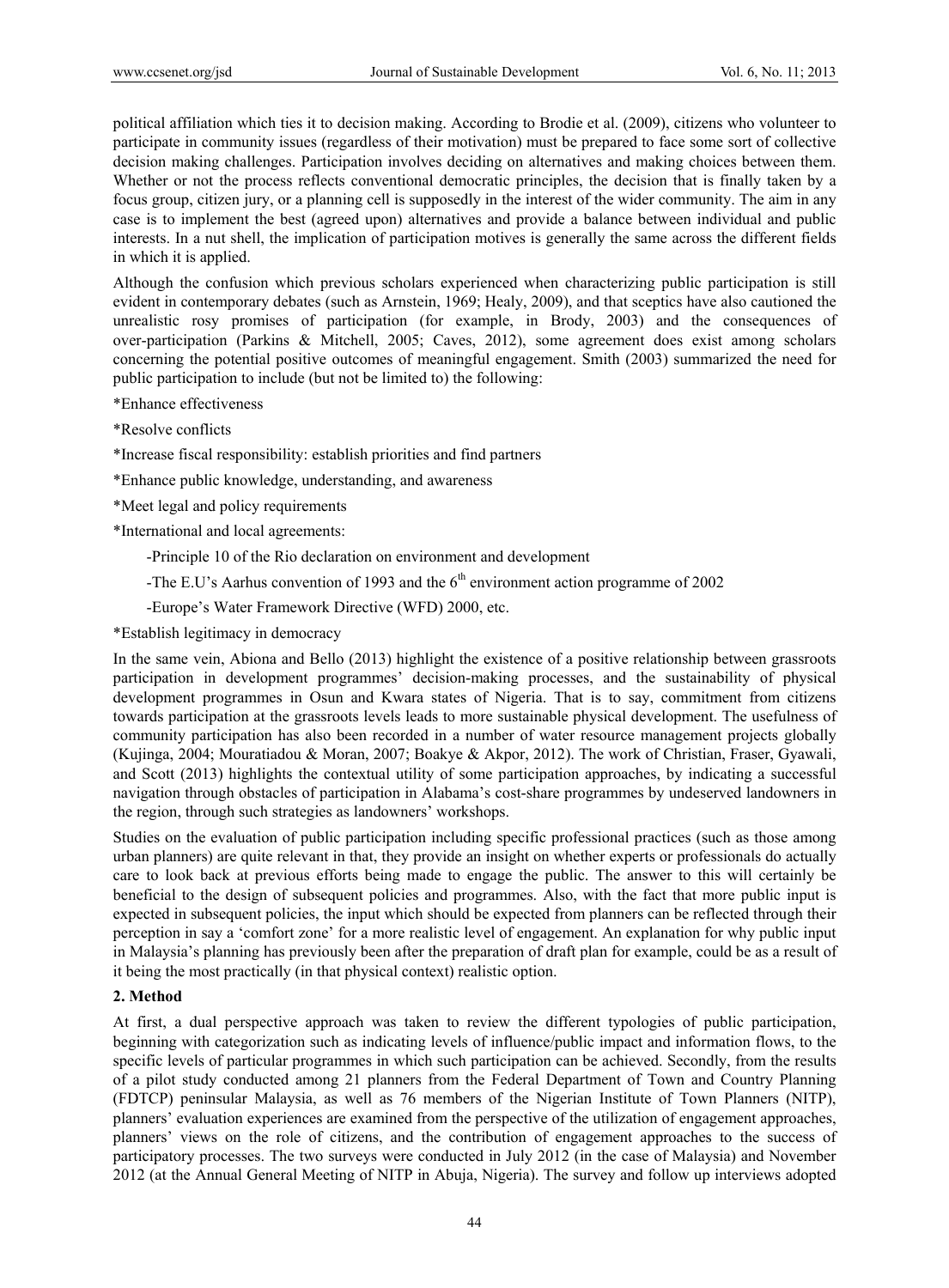the Laurian and Shaw (2008) approach, which was earlier used to study planners' professional practice of public participation evaluation among the American Institute of Certified Planners (AICP) members. The use of engagement techniques and planners' views on the role of citizens in public participation for planning decision making were examined using descriptive statistics, while the relationship between evaluation approaches and the success of participatory processes was examined through correlation coefficients.

## 3. Typology of Public Participation: From Manipulation to Citizens' Control

In discussing the typology of public participation, two perspectives are considered: the first relates to the transition mentioned earlier, from expert dominated decisions to those more open to "general Public" input: while the second relates to the different ways through which the public may participate. The second perspective reflects a more specific application of the term, while the first deals with the wider philosophical issues regarding the motive and level of relevance which the public may have in the end display. The aforementioned transition from unilateral decisions to those more open to public input, points to one of the classical criteria for examining the typology of public participation, through a continuum from the lower levels of involvement to a point of the public's relative power and authority. In the work of Arnstein (1969), a description was made of this continuum from the lowest forms of therapy and manipulation (which Arnstein considered as non-participation) to the higher levels of delegated power and citizen control (considered by Arnstein as citizen power).



Figure 1. Arntein's (1969) ladder of citizen participation

Although Arnstein admitted that the different levels are not mutually exclusive, the "empty ritual" of public participation processes can be differentiated from the real benefits of engagement via those theoretical classifications.

## 3.1 Manipulation and Therapy as Forms of Non-Participation

Using three federal social programmes as examples, Arnstein described manipulation and therapy as occupying the lowest rungs in the ladder of citizen participation. In the lowest rungs, Arnstein emphasised that the motive of project initiators or power holders is not actually to let the public have a say in a particular process, but rather to educate or "cure" them. This level is therefore characterized by a solely one-way communication from the policy makers to the citizens. However, one may wonder that more than four decades after Arnstein's assertion, the lowest rung of therapy and manipulation still characterizes a number of participatory processes today. Aitken (2010), in a study of Scottish land use planning, concludes that existing efforts in public participation is in reality a form of social control, in an attempt to legitimise some controversial development projects and display some elements of participation to the public.

## 3.2 Informing and Consultation as Indicators of Tokenism

According to Arnstein, when informing and consultation are offered by power holders, the citizen can both listen and be heard. However, the guarantee that the views of the public are considered under these conditions, as well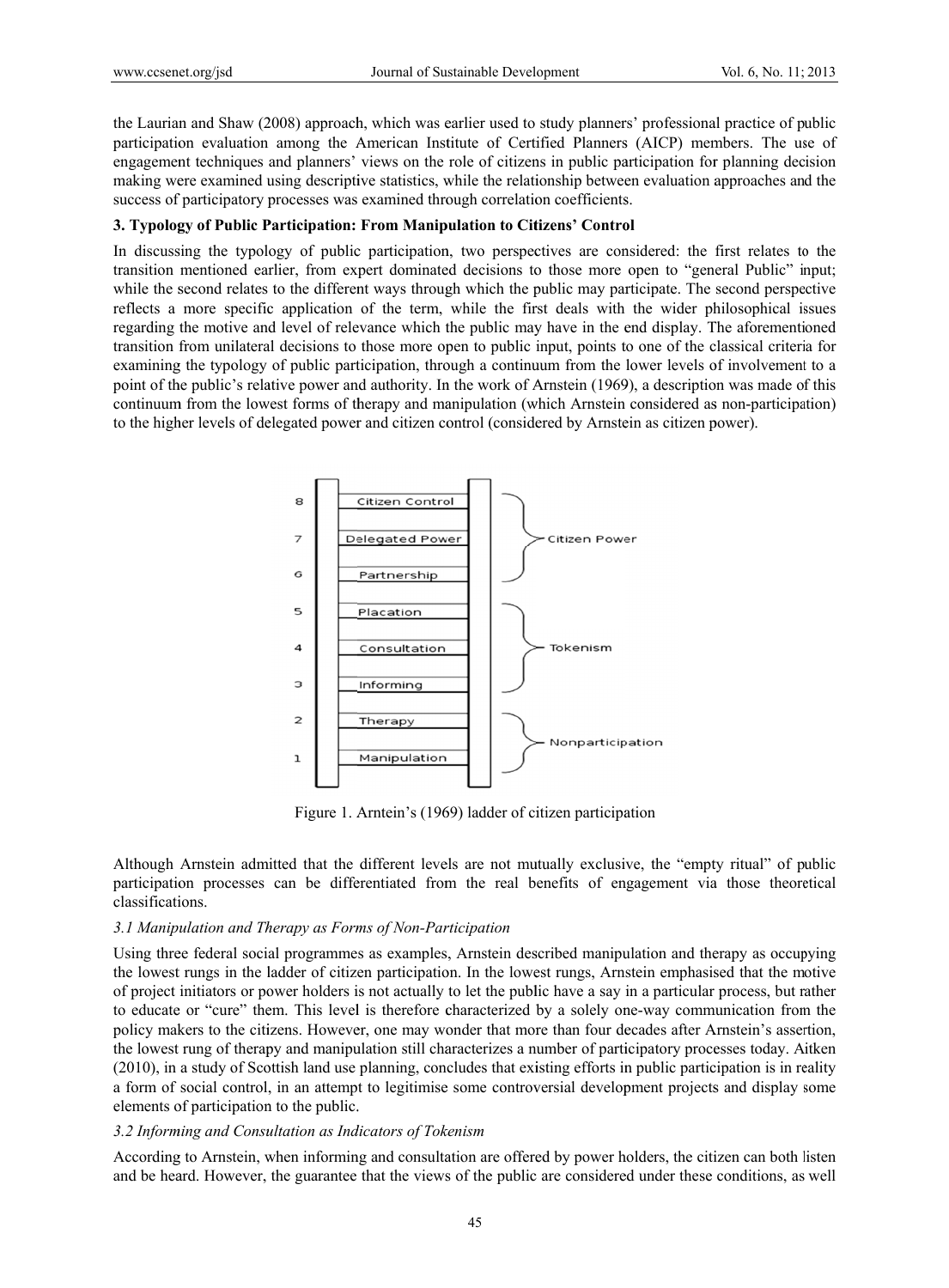as the assurance of changing the status quo, is actually absent. According to the European Institute for Public Participation [EIPP] (2009), even though both information exchange and consultation are characterized by a one way communication pattern, the direction of information flow is actually different. While the policy makers feed the citizens with information in the former, the latter is characterized by the flow of information from citizen to policy makers (see Figure 2).

| <b>Type of engagement</b>   | <b>Examples of methods</b>                                           |                          |
|-----------------------------|----------------------------------------------------------------------|--------------------------|
| <b>Information exchange</b> | Campaigns<br>TV debates<br>$\overline{a}$                            | Conventional planning    |
| <b>Experts/organizers</b>   | Information broadcasts<br>-<br>$\blacktriangleright$ Citizens        |                          |
| Consultation                | Surveys<br>$\overline{\phantom{0}}$<br>Opinion polls                 | Increasing collaboration |
| <b>Experts/organizers</b>   | Focus groups<br><b>Citizens</b>                                      |                          |
| Participation               | Interactions<br>Dialogue<br>$\overline{\phantom{0}}$<br>Deliberation | Interactive planning     |
| <b>Experts/organizers</b>   | <b>Citizens</b>                                                      |                          |
|                             | $\blacktriangleright$ Information flow                               |                          |

Figure 2. Types of engagement (Public participation continuum)

Adapted from EIPP (2009).

## 3.3 Placation as a Higher Level of Tokenism

Placation is considered by Arnstein as a higher level of tokenism where the citizens are actually allowed to advise, but the right to decide is still solely with the power holders. The public can be engaged through meetings, publicity, etc. but who actually decides in the end?

## 3.4 Partnership, Delegated Power and Citizen Control

In Arnstein's ladder, partnership, delegated power, and citizen control combine to represent citizen power in an increasing capacity. This is also what EIPP (2009) considered as actual participation, characterised by a two-way information flow. Here, citizens' ability ranges from negotiating and engaging in trade-offs with traditional power holders, to the level of obtaining majority decision making platforms. In this regard, the government ultimately runs the decision-making process and funds it, but communities are given some delegated powers to make decisions. For instance, people may participate in joint analysis, development of action plans, and the formation or strengthening of local institutions. A good example is the participatory budgeting in Porto Alegre, Brazil.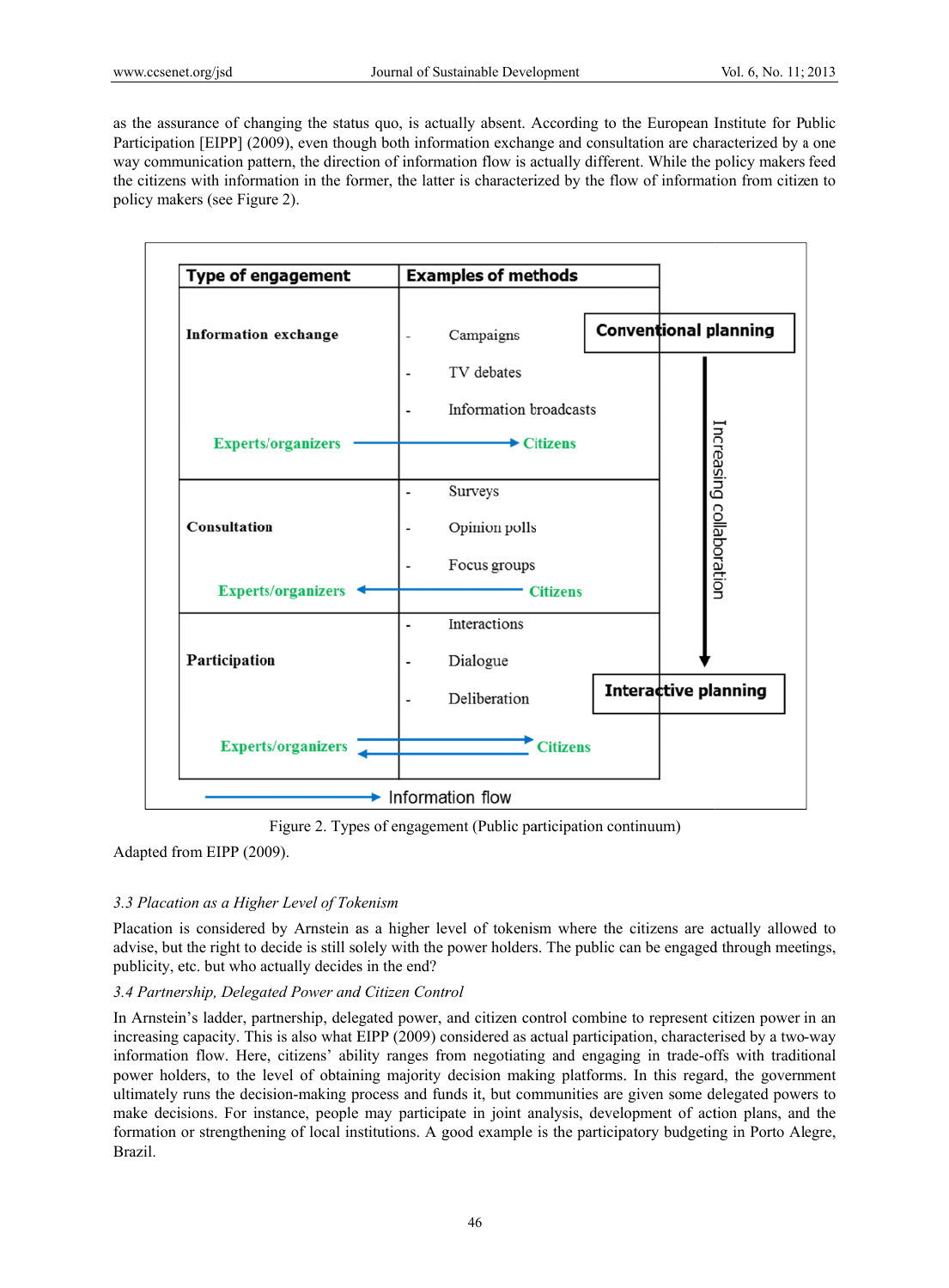In the International Association of Public Participation's (IAP2) (2004) public participation spectrum, Arnstein's concept is represented as: inform, consult, involve, collaborate, and empower. In a nut shell, the entire spectrum or continuum (in a planning sense) can be seen to reflect the transition from conventional or traditional forms of planning, to interactive planning.

## **4. Forms of Participation: Specific Contextual Applications**

The second perspective through which the typology of public participation can be discussed is in the forms which the participation may take in specific cases. Scholars' varying approaches to understanding and researching participation are reflected in the terms they use. The term participation, as earlier noted, is contested and used in different ways by different authors within the body of literature. An array of prefixes (such as civic, civil, public, community, and citizen), often qualify the term participation. The motive however generally denotes a collective decision making process between initiators of programmes or projects and the 'public'. Bowman and Roberts' (2001) used the contextual application approach in a public participation study in the area of environmental decision making. Using instances from environmental decision making, Bowman and Roberts described the following participation types:

| <b>Type of participation</b>                                                  | <b>Description</b>                                                                                                                                                 |
|-------------------------------------------------------------------------------|--------------------------------------------------------------------------------------------------------------------------------------------------------------------|
| <b>Development of policies</b>                                                | Public and NGOs can participate in national and international<br>environmental programmes                                                                          |
| <b>Development of legislation</b>                                             | Public/NGO can provide written comments and participate in<br>public hearings on draft legislations. They can also lobby and<br>participate in advisory committees |
| <b>Development of regulatory</b><br>standards                                 | Public/NGOs can develop and propose regulations/ standards with<br>the help of experts/scientists/ universities                                                    |
| <b>Issuance of permits for potentially</b><br>harmful activities              | Public/NGOs comment during proceedings and conduct their own<br>hearings on potentially damaging activities                                                        |
| <b>Local and Regional Physical</b><br>planning decisions                      | Public/NGOs comment during local and regional planning<br>proceedings and participate in EIA process for planning decisions                                        |
| <b>Enforcement of laws, regulations</b><br>and permits                        | Public/NGOs monitor compliance and report violations to the<br>government and/or the violator                                                                      |
|                                                                               | Public/NGOs sue government administrative agencies if they do<br>not perform their statutory enforcement responsibilities                                          |
| Privatization                                                                 | information<br>Public/NGOs receive<br>included<br>access<br>to<br>in<br>environmental audits of businesses to be privatized                                        |
|                                                                               | Public/NGOs participate in environmental audits                                                                                                                    |
| <b>Trans-boundary environmental</b><br>issues                                 | Public/NGOs to challenge decisions that may lead to environmental<br>harm in neighbouring countries                                                                |
| <b>Informal Public Pressure to</b><br><b>Promote Environmental Protection</b> | Public/NGOs boycott or otherwise influence non-complying<br>industries                                                                                             |
|                                                                               | Public/NGOs conduct demonstrations                                                                                                                                 |
|                                                                               | Public/NGOs conduct letter writing campaigns to decision makers                                                                                                    |
|                                                                               | Public/NGOs publish advertisements/open letters                                                                                                                    |

Table 1. Types of public participation in environmental decision making

Source: Bowman and Roberts (2001).

The extension of the above classification in planning decision making can be seen in the different levels of plan formulation and in the evaluation of alternatives. Citizens can participate in the initial design stage, more detailed design stage, preparation of draft reports, the review stage, and the decision making stage. However, one may ask the question whether the citizens in question possess the capacity to make a meaningful input at the different stages or even whether the possibility exists for their inputs to be utilised. These questions can be linked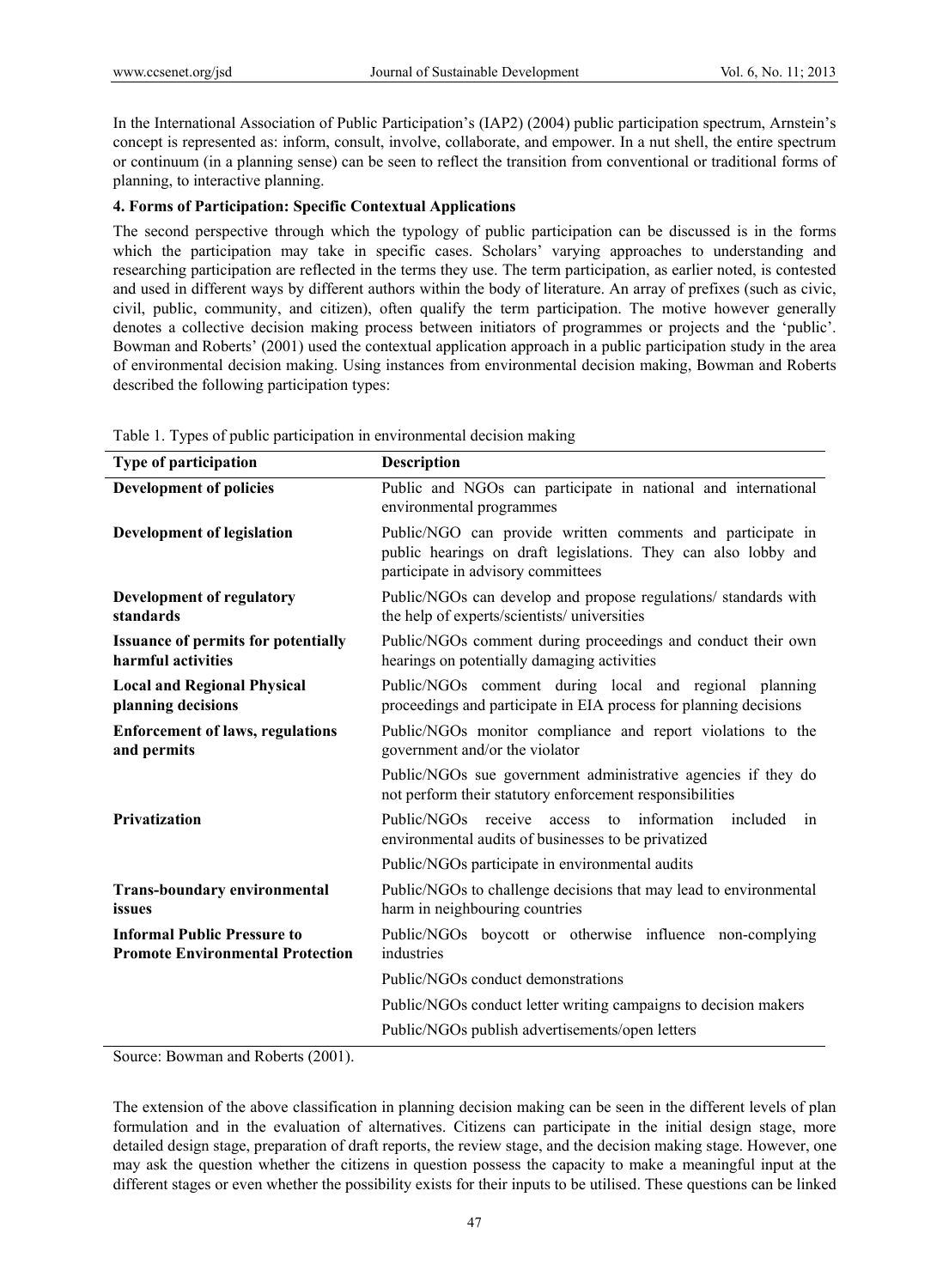to the form of participation that characterizes the planning system in question. In places where participation is still characterized by a dominant one-way communication, the desire for actual public input is initially not intended, but as Arnstein suggests, the aim is to educate and cure the citizens.

## **5. Evaluation of Public Participation**

We have seen from the previous sections that the complex issues involved in public participation mean that every experience in a particular participatory process can serve as a ruler for subsequent initiatives. Several authors have noted this fact including the context-specific nature of the concept (Hillier 2000; Healey, 2003; Laurian & Shaw, 2008). The evaluation of deliberate participatory processes, in order to improve subsequent programmes and projects, is therefore not a new thing (see Rowe & Frewer 2000, 2004, 2005; Laurian & Shaw, 2008; Brown, 2012). Among Malaysian planners involved in public participation for example, criteria for judging the success of a participatory process include the number of participants (for instance at the focus group or publicity (*seranta*)) and the volume of objections from the public. In each case, the higher the number, the more successful the process is seen to be. Objections however may not always be an indicator of success, except if the intent is only to carry large numbers along. Its persistence may also point to dissatisfaction.

Still with regards to the public participation evaluation debate, Abelson et al. (2003) asserts that increasingly complex decision making processes require a more informed citizenry that has weighed the evidence on the issue, discussed and debated potential decision and options, and arrived at a mutually agreed upon decision or at least one by which all parties can abide. Their study explores the fascination with deliberative methods for public involvement by examining their origins within democratic theory, and then by focussing on the experiences with deliberative methods. By so doing, the authors have highlighted the need for evaluation criteria (not only the intended action but by itself) to be agreed upon. However, the application of Beierle's components for evaluating a deliberative process by the authors was carried out in the health sector and the participants were "informed" citizens who could weigh evidences and had the capacity to debate and discuss potential decision options.

Rowe and Frewer (2000) assert that, a general lack of empirical consideration on the quality of existing public participation methods arises from confusion regarding the benchmarks that are appropriate for evaluation. Their study suggested the need to consider which aspects of the process are desirable and then to measure the presence or quality of these aspects of the process. By so doing, the authors specified a number of theoretical evaluation criteria, comprising of acceptance and process. Combining acceptance (representing the outcome of the exercise) and process may lead to a fair evaluation being it two-fold. However, the science and technology policy (which Rowe and Frewer studied) can in itself be context specific, particularly if differences are considered in terms of citizens' capacity. Additionally, the 'early involvement' component of the acceptance criteria may only be possible where the participants have the required capacity to be involved early. In another instance, Rowe and Frewer (2004) state that in theory, evaluation of public participation exercises appear to be largely concerned with the outcome rather than the process. This, according to Rowe and Frewer, is a result of the "uncertainty in the research community as to how to conduct evaluations". The agenda presented by their study might lead to a better evaluation of public participation, through identifying the credence of defining effectiveness and operationalizing one's definition. However, although the study includes an analysis of a number of evaluations in the past, the promise to establish which mechanism works best in which situation still remains open ended. This is because although the cases of evaluation reviewed are numerous, certain important urban development projects/programmes (for example those considered largely profit-oriented and initiated monarchically) were not captured.

Charnley and Engelbert (2005) state that written mail surveys were an effective and economical tool for obtaining feedback on the environmental protection community involvement programme. Their study disaggregated the citizen's understanding and satisfaction into four components: understanding of environmental and human health risks (associated with the studied site), satisfaction with information provided, opportunities for community input, and the agency's response to community input. This can be helpful in evaluating an agency's public participation programme. However, Charnley and Engelbert's evaluation appeared to be outcome based, since the focus was on citizen understanding and satisfaction alone. Gelders, Marleen, Jeroen, and Nathalie (2010), on the other hand, state that participation and collaboration, resources, policy involvement, communication, context, method, and continuity are relevant for evaluating citizens' engagement and provide important guidelines for government communication policies. Their study provides a pretext for a more versatile evaluation, in that, resources were considered alongside context, method, and continuity. Therefore, it may not be difficult to identify the contribution of the various factors towards the success or otherwise of a participatory exercise. However, the authors' focus on individual citizens, as well as citizens in associations (for instance,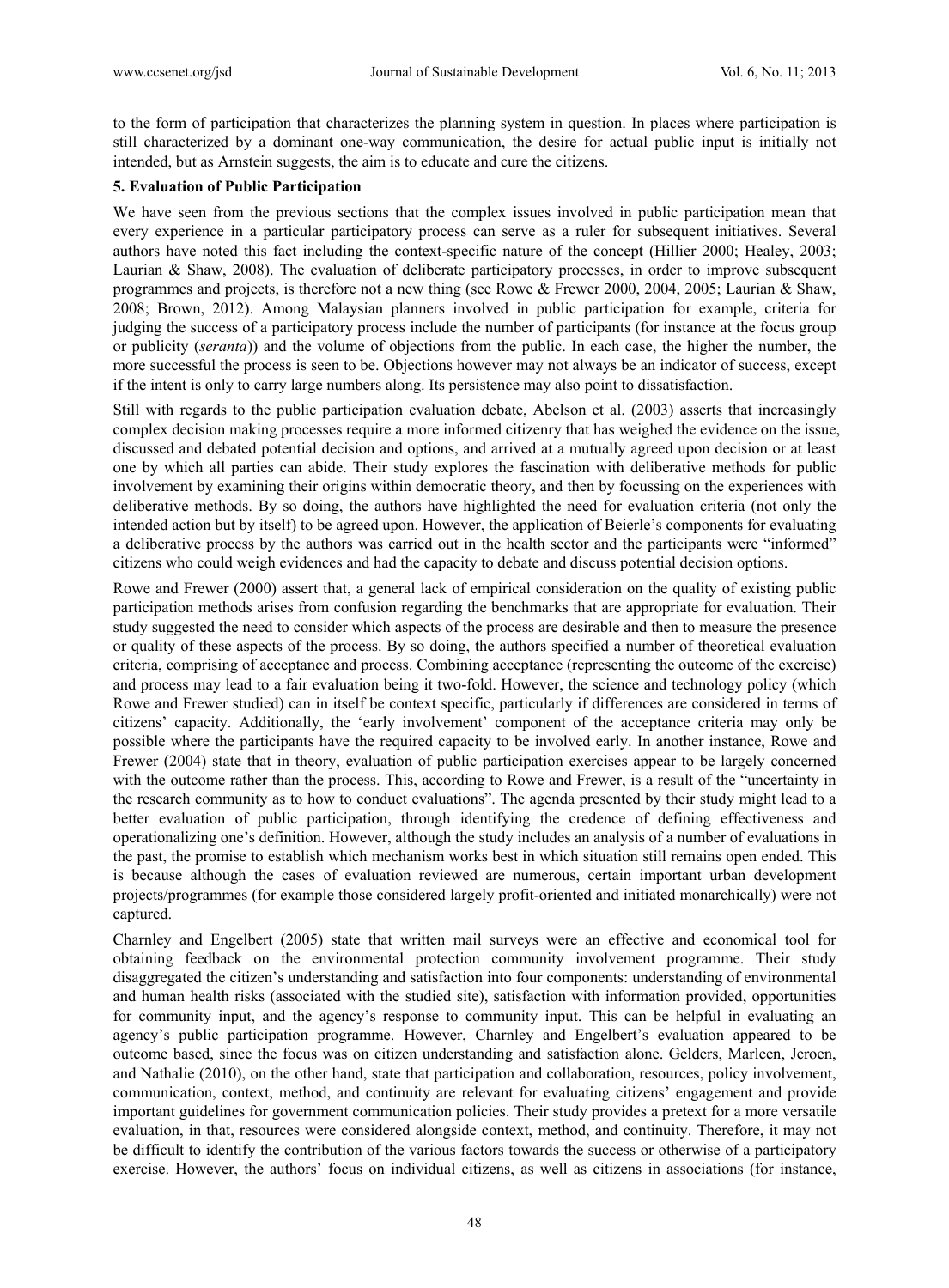community organizations), has meant that a different combination of indices may be required should the two components be considered in isolation.

To sum up, Laurian and Shaw (2008) summarized Charnley and Engelbert's approach to public participation evaluation in the form of:

*a. Focus*: This entails what the evaluators are actually targeting. This could be *process, outcome* or *participants' satisfaction.*

*b. Motivation*: This reflects the source of the initial urge to evaluate, either as a result of it being a *requirement by the government* or *the donor agency*, *reactions from residents* or a *failure of previous projects*. It could also be as a result of the *evaluators' personal initiative*.

*c. Criteria for judging success*: This reflects the criteria which allow us to judge the success of a participatory process. For example, in some cases (such as Malaysia) *number of participants* and *volume of objections* are often considered as indicators of success. In the following subsection, we shall see how some of the indices relate to the overall success of a participatory process in practice, using planners' evaluation experiences in Nigeria and Malaysia as examples.

## **6. Engagement Approaches and the Success of Participatory Processes: Planners' Experience From Nigeria and Malaysia**

In general, the Malaysian case showed a 76:24% ratio of planners with public participation evaluation experience, and those without. This is in direct contrast with the Nigerian situation where the ratio is 29:71%. Similarly, the on-going survey in Malaysia (which so far has recorded 126 responses across different categories of planners) showed a 44:56% ratio. The variation in the Malaysian pilot case can be explained by the fact that respondents were drawn only from the FDTCP project office at Kuala Lumpur, and largely from the monitoring and evaluation unit. A more realistic picture is therefore that fewer planners are experienced in public participation evaluation. Non evaluation was explained largely by the fact that either the respondents had never had the opportunity or perhaps the task of evaluation is a specific person's responsibility in the organization. In all cases however, the respondents indicated their intent to evaluate in the future, should opportunities exist.

To examine the role of the public in a planning process, from the perspective of planners, in line with the different theoretical levels of engagement outlined by Arnstein, we found that planners are sceptical about the highest rungs of full project control by the public, or even to have a majority say (see Figure 3).



Figure 3. Role of public in the planning process

Negotiating alternatives, engaging in trade-offs, or for the public to be consulted with so that they can outline concerns about the project, are actually preferred. This could be a reflection of the existing citizens' capacity as well as social organization. What happens, for instance, if the elected officials (who have the decision making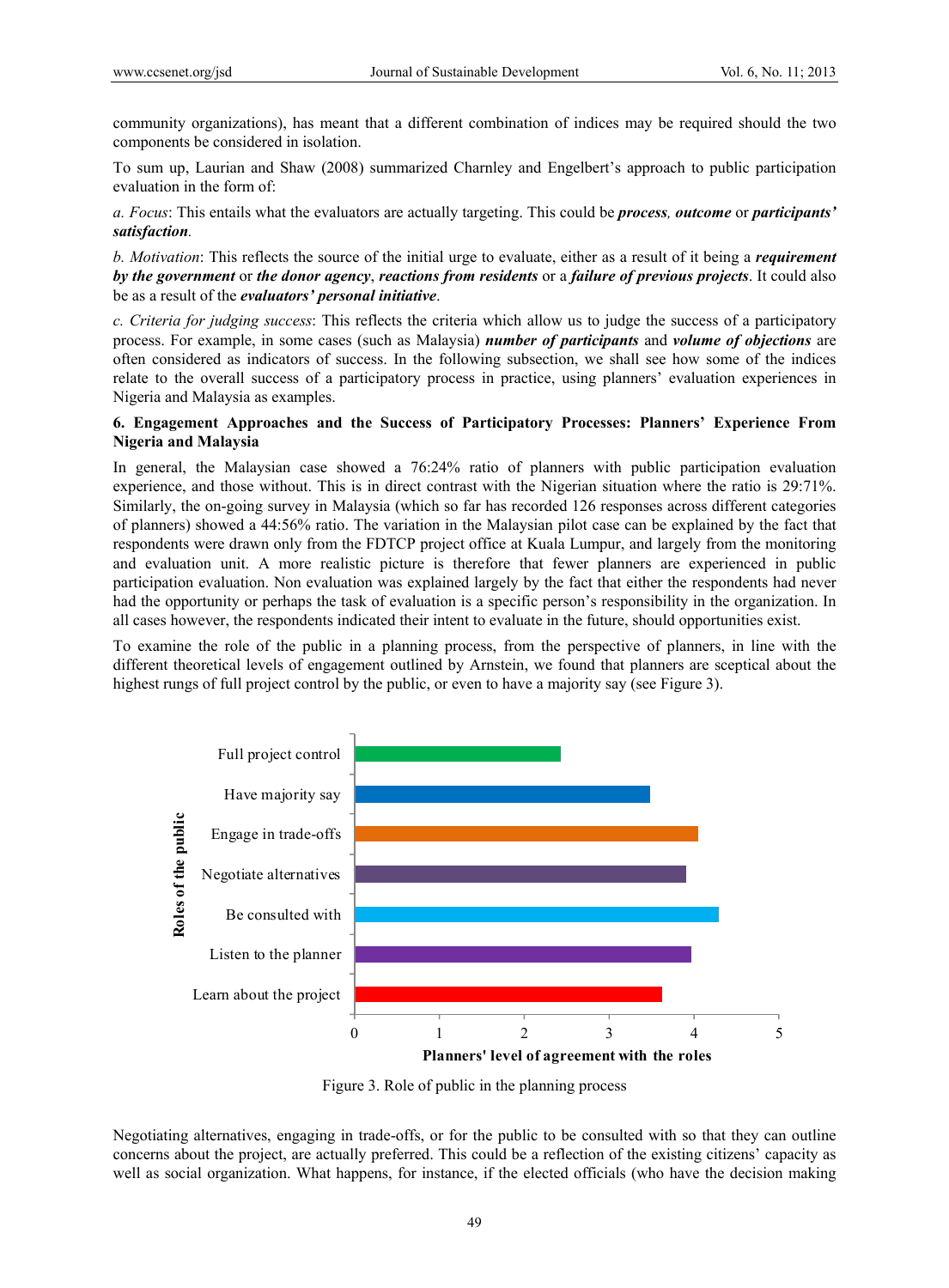mandate from citizens) have a majority say or full control of the projects in question? Will this not be synonymous with the citizen control? Again, the issue of adequate capacity will still prompt the need for a balanced consultation between experts and the lay public or their representatives (as identified by Healy, 2009) as a more realistic position.

The following is the pattern of relationship between focus and motivation of evaluation, and the overall success of projects/programmes with participatory processes. At the time the Malaysian pilot study was conducted (in July 2012), the overall project success was not included among the indices examined. Therefore, the explanations were based on the contribution of various techniques for participation to the success of participatory processes, and the relationship of those techniques with the focus and motivation of evaluation.

The experiences of Nigerian planners in public participation evaluation have shown a moderately negative relationship between participants' satisfaction as a focus of (an ex-ante) evaluation and the overall project success (see the correlation coefficients in Table 2). This implies that participatory processes for which the focus is participants' satisfaction seldom yield successful projects. For process and outcome, there is no significant relationship with project success. That is to say, when designated as the focus of an evaluation (which is designed prior to project implementation) process or outcome does not affect the project's overall success.

|                               | Participant's<br>satisfaction | <b>Process</b> | <b>Outcome</b> | <b>Overall success</b> |
|-------------------------------|-------------------------------|----------------|----------------|------------------------|
| Participant's<br>satisfaction |                               | .238           | .449           | $-.469$                |
| <b>Process</b>                |                               |                | .756           | $-120$                 |
| <b>Outcome</b>                |                               |                |                | .000                   |
| <b>Overall success</b>        |                               |                |                |                        |

Table 2. Correlation coefficients for focus of evaluation and project's success

In Malaysia, a question was asked to participants, to indicate the contribution of different techniques to the success of participatory processes. The responses show that focus group discussions appeared to be the dominant engagement technique contributing to the success of participatory processes, with meetings potentially having the least impact (see Figure 2). Even though generally lower than focus groups, public hearings and workshops are also significantly relevant. In the Malaysian context for example, the success of a participatory process is determined by its volume of attendance at the focus group discussion (in the initial stage of the process) as well as the number of objections received after the draft plan is prepared and open for publicity. This perhaps indicates citizens' commitment, which is generally lower in rural communities (regarding planning decision making as reported by FDTCP planners) than in urban or sub-urban communities, and as confirmed by studies elsewhere (Taylor, 2003; Harrison & Singer, 2007; Brodie et al., 2009) and also reflects differences in social characterization. Similarly, participation, being an incremental activity, often requires an experimental learning process (Brodie et al., 2009) to provide the affected citizens with the required capacity to make meaningful contributions to the process.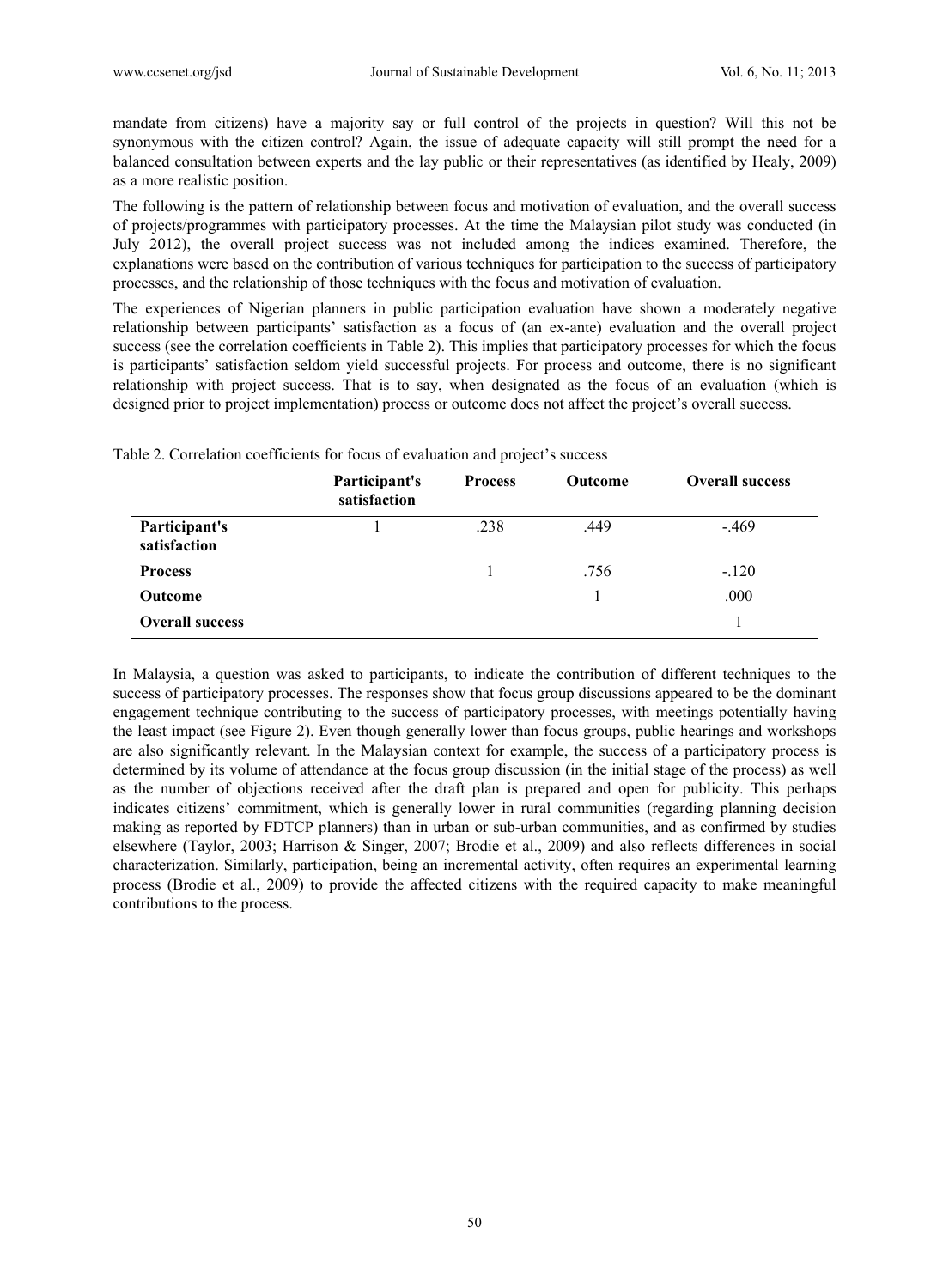

Figure 4. Contribution of citizen engagement techniques success of participatory processes

A relationship was then examined between the focus of evaluation and focus group discussion (FGD) as a contributor to the project success. The result showed that all the indices, with the exception of 'process' (with low negative relationship), have no significant relationship with focus groups as a major contributor to the project success. This means that planners' perception of a particular participatory technique, as having a greater contribution to the success of participatory processes, may not necessarily be an indication that overall, projects in which the participatory process utilizes focus group discussions are often successful. This further indicates, in relation to the contribution of participatory techniques to a project's success, that the relationship between a technique which explains the success of participatory process more and other variables only indicates higher instances of using the said technique under an evaluation which has outcome or process as its focus. It is not a necessary indicator of the same relationship with overall project success.

| Table 3. Correlation coefficients for focus of evaluation and Focus Group Discussion as a major contributor to |  |  |  |  |  |  |  |
|----------------------------------------------------------------------------------------------------------------|--|--|--|--|--|--|--|
| success of participatory process                                                                               |  |  |  |  |  |  |  |

|                            | Focus group Participant's satisfaction Process Outcome |        |         |
|----------------------------|--------------------------------------------------------|--------|---------|
| Focus group                | .150                                                   | $-265$ | $-.018$ |
| Participant's satisfaction |                                                        | - 164  | $-337$  |
| <b>Process</b>             |                                                        |        | .182    |
| <b>Outcome</b>             |                                                        |        |         |

In the Nigerian situation, meetings displayed the highest contribution to the success of participatory processes and have a moderately positive relationship with outcome and participants' satisfaction. However, when correlated with overall project success, participants' satisfaction showed a negative relationship while outcome indicates no significant relationship. Meetings, which happen to be the major contributor to the success of participatory process, (as a technique) showed almost no relationship with overall project success. This further confirms the earlier notion that contribution to the success of participatory processes, as observed by planners, is not synonymous with contributing to the overall success of the project.

With regard to the motivation for evaluation, the Nigerian case indicates that projects with externally motivated evaluations, particularly as a requirement by (external) donor agencies, possess greater potential for success. It is not strange however, that externally motivated evaluations which are conducted as a result of either failure of previous projects or reaction from residents showed a negative relationship with overall project success.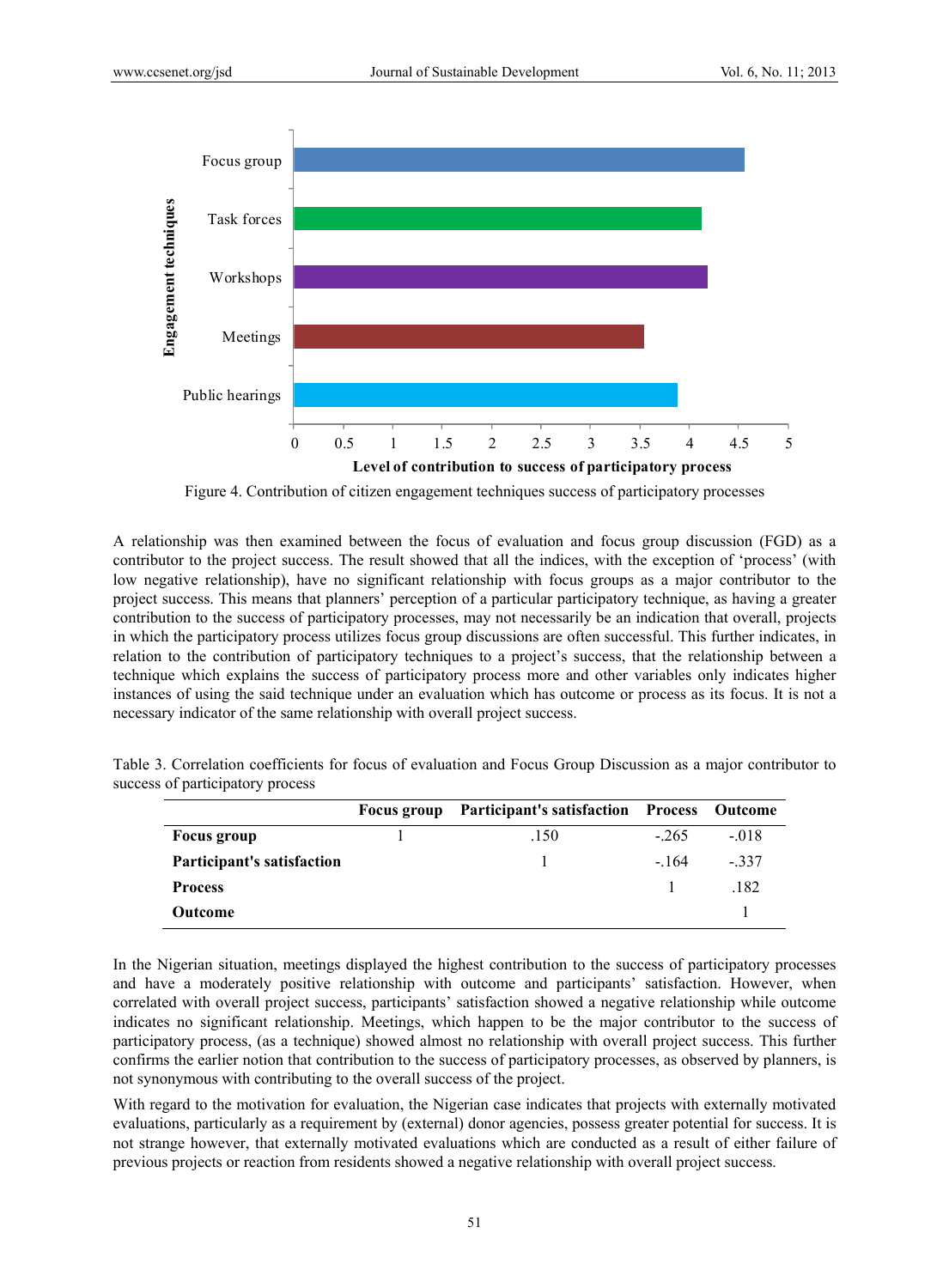|                                         | <b>Overall</b><br>success | Req. by<br>the govt. | Req. by<br>donor<br>agency | <b>Reaction from</b><br>residents | <b>Previous</b><br>failure | Personal<br>initiative |
|-----------------------------------------|---------------------------|----------------------|----------------------------|-----------------------------------|----------------------------|------------------------|
| <b>Overall success</b>                  |                           |                      |                            |                                   |                            |                        |
| <b>Requirement by the</b><br>govt       | .000                      | 1                    |                            |                                   |                            |                        |
| <b>Requirement by</b><br>donor agencies | .406                      | $-0.329$             | 1                          |                                   |                            |                        |
| <b>Reaction from</b><br>residents       | $-.420$                   | $-157$               | .138                       |                                   |                            |                        |
| <b>Failure of previous</b><br>projects  | $-.345$                   | .407                 | .008                       | .228                              | 1                          |                        |
| <b>Personal initiative</b>              | $-.261$                   | $-.516$              | .000                       | $-.235$                           | $-162$                     |                        |

#### Table 4. Correlation coefficients for 'overall project success' and motivation

Req = Requirement.

## **7. Conclusion**

Contemporary debates surrounding the epistemology of public participation reflect the complex nature of engaging citizens in 'public good' programmes. While the idea of public participation can be disaggregated in the form of engagement levels, which is often linked with levels of influence or public impact and information flows, specific contexts in which public inputs are needed also contain diverse forms which the said participation can actually take. The diverse forms are not necessarily tailored along the line of the engagement levels (for example as identified by Arnstein (1969)) but are often related to citizens' capacity. We have seen from the perspective of professional practice that, planners do not perceive the role of the public in the planning process to be mere information exchange, nor are they comfortable with the highest rungs of full project control. Also, the relationship, between a technique which appeared to contribute more to the success of participatory processes with focus and the motivation of evaluation, does not reflect the existence of such a relationship between focus or motivation with the overall project success as we had expected. This is because the Nigerian case showed almost no relationship (Pearson's  $r = 0.05$ ) between meetings as a participatory technique and overall project success, even though meetings contributed more than any other technique to the success of participatory processes. The dynamic nature of stakeholders in participatory processes requires a continuous feedback process, in order for evaluation criteria to have temporal relevance. A flexible framework in which a bridge is provided, to link planners' evaluation experiences with subsequent operational policies for organizing participatory processes, is therefore required to guide the circular relationship between theory and practice in the evaluation of public participation.

#### **References**

- Abelson, J., Pierre-Gerlier, F., John, E., Patricia, S., Elisabeth, M., & Francois-Pierre, G. (2003). Deliberations about deliberative methods: issues in the design and evaluation of public participation processes. *Social Science & Medicine, 57*(2), 239-251. http://dx.doi.org/10.1016/S0277-9536(02)00343-X
- Abiona, I. A., & Bello, W. N. (2013). Grassroots Participation in Decision-Making Process and Development Programmes as Correlate of Sustainability of Community Development Programmes in Nigeria. *Journal of Sustainable Development, 6*(3), 47-57. http://dx.doi.org/10.5539/jsd.v6n3p47
- Aitken, M. (2010). A three-dimensional view of public participation in Scottish land-use planning: Empowerment or social control? *Planning theory, 9*(3), 248-264. http://10.1177/1473095210366193
- Arnstein, S. R. (1969). A ladder of citizen participation. *Journal of American Institute of Planners (JAIP), 35*(4), 216-224. http://dx.doi.org/10.1080/01944366908977225
- Boakye, M. K., & Akpor, O. B. (2012). Stakeholders' Participation in Water Management: A Case Study of the Msunduzi Catchment Management Forum of KwaZulu-Natal, South Africa. *Journal of Sustainable Development, 5*(6), 104-112. http://dx.doi.org/10.5539/jsd.v5n6p104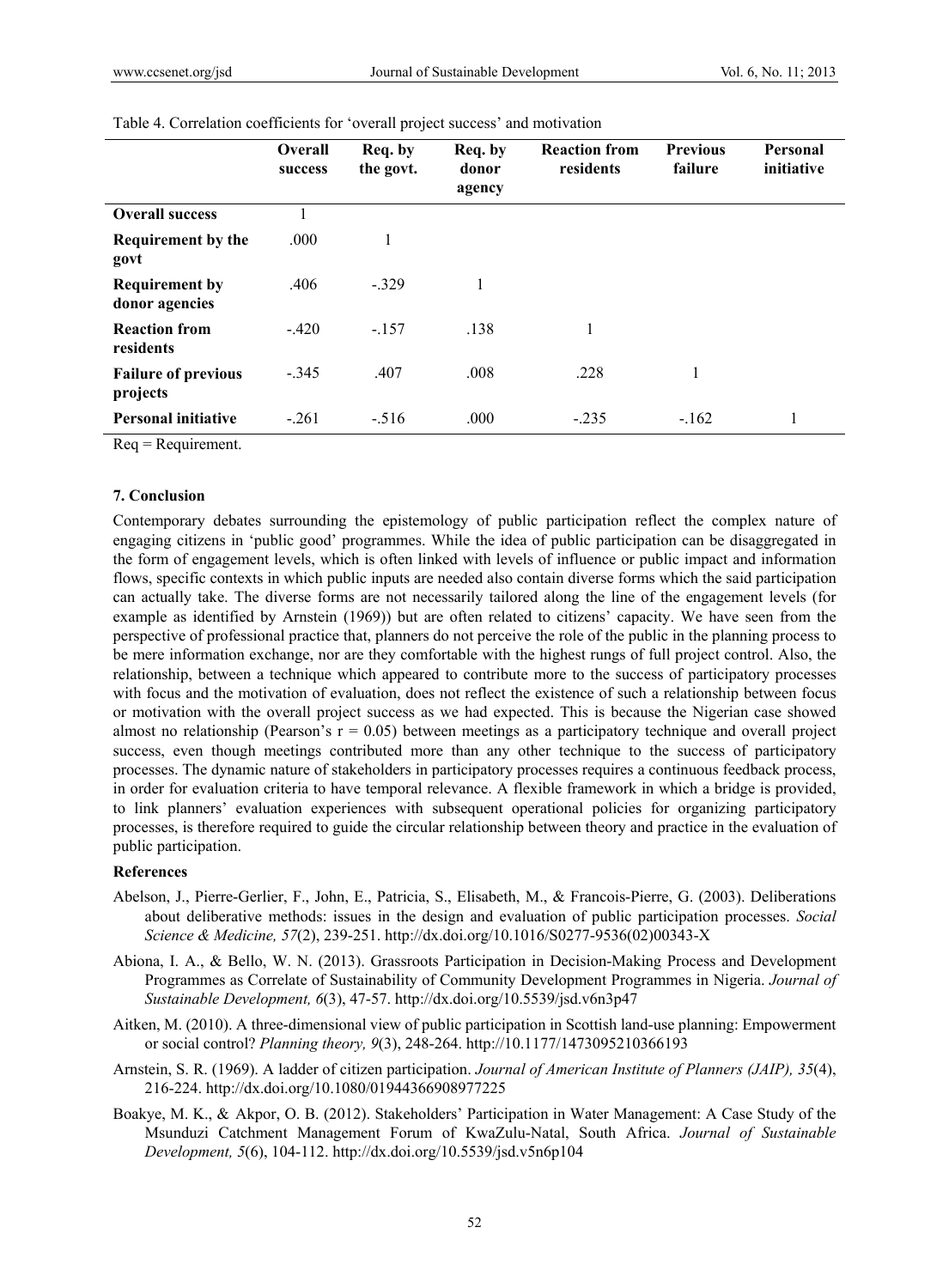- Bowman, M., & Roberts, E. (2001). *An Overview of Various Forms of Public Participation in Environmental Decision making*. Retrieved from http://archive.rec.org/REC/Publications/PPManual/FeeBased/annex1.html
- Brodie, E., Cowling, E., Nissen, N., Paine, A., Jochum, V., & Warburton, D. (2009). Understanding participation: A literature review. *National Council for Voluntary Organisations*. Retrieved from http://www.pathwaysthroughparticipation.org.uk/wp-content/uploads/sites/3/2009/09/Pathways-literature-re view-final-version.pdf
- Brody, S. D. (2003). Measuring the Effects of Stakeholder Participation on the Quality of Local Plans Based on the Principles of Collaborative Ecosystem Management. *Journal of Planning Education and Research, 22*(4), 407-419. http://10.1177/0739456X03022004007
- Brown, G. (2012). An empirical evaluation of the spatial accuracy of public participation GIS (PPGIS) data. *Applied Geography, 34*(5), 289-294. http://10.1016/j.apgeog.2011.12.004
- Caves, R. W. (2012). Too much 'red tape'? *Pros and cons of citizen participation*. Retrieved from http://www.utsandiego.com/news/2012/feb/18/the-pros-and-cons-of-citizen-participation/
- Charnley, S., & Engelbert, B. (2005). Evaluating public participation in environmental decision-making: EPAs superfund community involvement program. *Journal of Environmental Management, 77*(3), 165-182. http://10.1016/j.jenvman.2005.04.002
- Christian, C. S., Fraser, R. F., Gyawali, B., & Scott, C. (2003). Participation of Minorities in Cost-Share Programs-The Experience of a Small Underserved Landowners' Group in Alabama. *Journal of Sustainable Development, 6*(4), 70-85. http://dx.doi.org/10.5539/jsd.v6n4p70
- EIPP (European Institute for Public Participation). (2009). *Public participation in Europe. EIPP report 2009*. Retrieved from http://www.participationinstitute.org/2009/06/eipp-report-on-public-participation
- Gelders, D., Marleen, B., Jeroen, M., & Nathalie, C. (2010). Systematic evaluation of public participation projects: Analytical framework and application based on two Belgian neighbourhoods watch projects. *Government Information Quarterly, 27*(2), 134-140. http://10.1016/jgiq.2009.10.003
- Harrison, M., & Singer, M. (2007). The Timesqueeze Generation: What the public are doing with their spare time. In S. Creasy (Ed.), *Participation Nation: Reconnecting Citizens to the Public Realm*. London: Involve.
- Healey, P. (2003). Collaborative planning in perspective. *Planning theory, 2*(2), 101-123. http://10.1177/14730952030022002
- Healy, S. (2009). Toward an epistemology of public participation. *Journal of Environmental Management, 5*(20), 1644-1654. http://10.1016/j.jenvman.2008.05.020
- Hillier, J. (2000). Going round the back? Complex networks and informal action in local planning processes. *Environment and planning, 1*(32), 33-54. http://10.1068/a321
- International Association of Public Participation. (2004). *IAP2 Public Participation Spectrum.* Retrieved from http://www.iap2.org.au/.../knowledge/asset/files/36/iap2spectrum.pdf
- Kujinga, K. (2004). The dynamics of stakeholder participation in water resource management in Zimbabwe: A case study of the Agricultural Sector. A mini M.sc thesis Faculty of Social Sciences, Western cape University. Retrieved from http://www.*etd.uwc.ac.za/usrfiles/modules/etd/.../etd\_init\_5115\_1176447407.pdf*
- Laurian, L., & Shaw, M. M. (2008). Evaluation of Public Participation: The Practice of Certified Planners. *Journal of Planning Education and Research, 28*(3), 293-309. http://10.1177/0739456X08326532
- Mouratiadou, I., & Moran, D. (2007). Mapping Public participation in the Water Framework Directive: A case study of the Pinios River Basin, Greece. *Ecological Economics, 1*(9), 66-76. http://10.1016/j.ecolecon.2007.01.009
- Parkins, J. R., & Mitchell, R. E. (2005). Public participation as public debate: a deliberative turn in natural resource management. *Society and Natural Resources, 18*(6), 529-540. http://10.1080/08941920590947977
- Rowe, G., & Frewer, L. J. (2000). Public participation methods: A framework for evaluation. *Science, Technology and Human Values, 25*(3), 3-29. http://10.1177/016224390002500101
- Rowe, G., & Frewer, L. J. (2004). Evaluating public participation exercises: A research agenda. *Science, Technology and Human Values, 29*(4), 512-556. http://10.1177/0162243903259197
- Rowe, G., & Frewer, L. J. (2005). A typology of public engagement mechanisms. *Science, technology & human values, 30*(2), 251-290. http://10.1177/0162243904271724